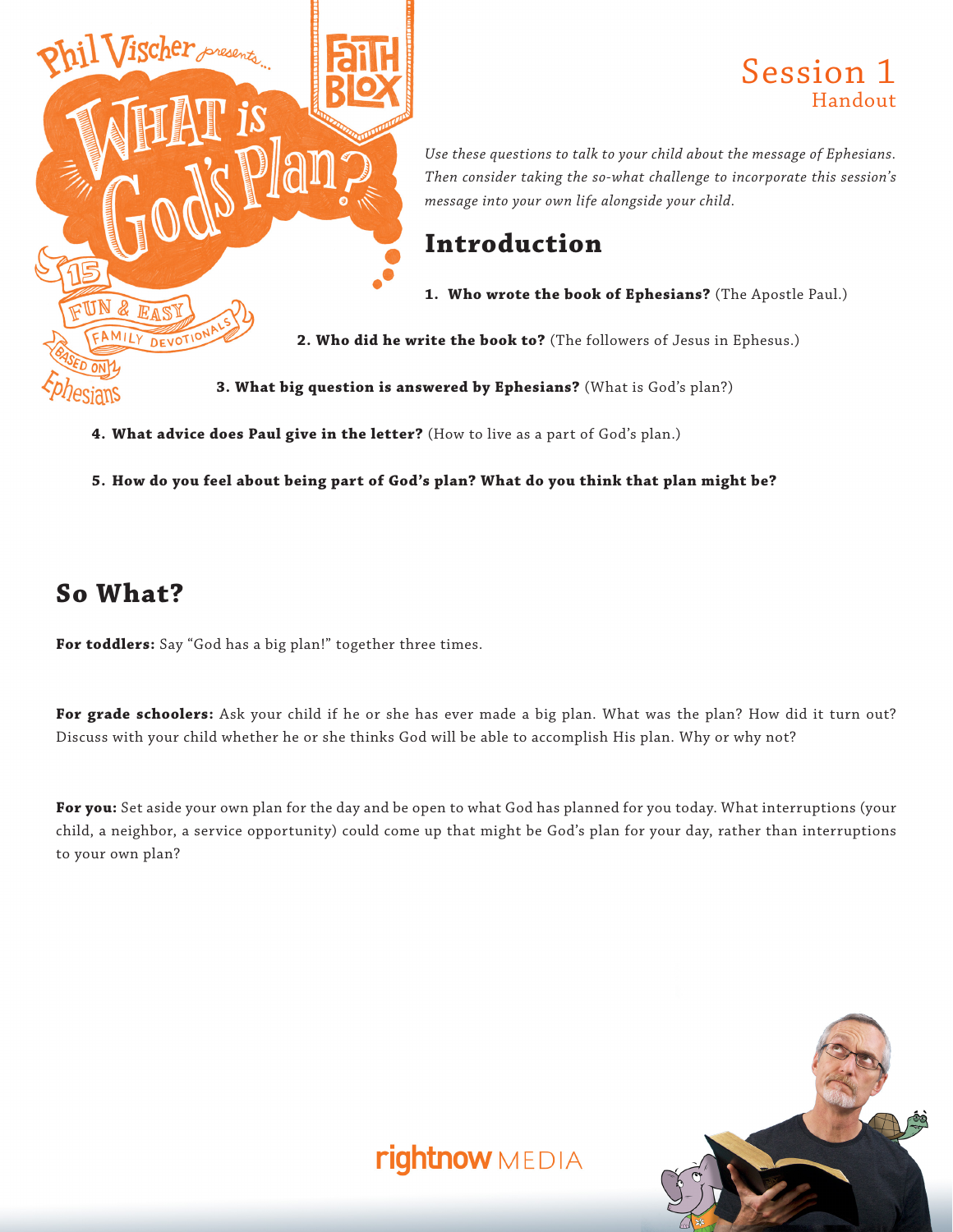

#### Session 2 Handout

*Use these questions to talk to your child about the message of Ephesians. Then consider taking the so-what challenge to incorporate this session's message into your own life alongside your child.*

# **Read Again**

Ephesians 1:1–11

"And before the world was made, God decided to make us his own children through Jesus Christ. That was what he wanted and what pleased him." (Ephesians 1:5, ICB)

- **1. What's the amazing gift we've been given, according to Paul?** ("Forever kind of lives" with God as His sons and daughters.)
- **2. What's the new big word we learned?** (Reconciliation.)
- **3. What does reconciliation mean? (**Turning enemies into friends.)
- **4. What was broken when Adam and Eve disobeyed?** (Their relationships with God.)
- **5. Does God want our relationships to be broken?** (No, He wants to be friends.)
- **6. Have you noticed anything broken about the world? Have you ever had a friend become an enemy?**

# **So What?**

**For toddlers:** Build a structure together using blocks or Duplo cubes. Knock it down together, then practice saying, "God puts broken things back together!" as you rebuild it.

**For grade schoolers:** Ask, "How do you think enemies become friends?" Discuss what kinds of things a person can do to turn an enemy into a friend.

**For you:** Is there a broken relationship in your life? Reach out to an estranged friend and take the first step toward reconciliation.

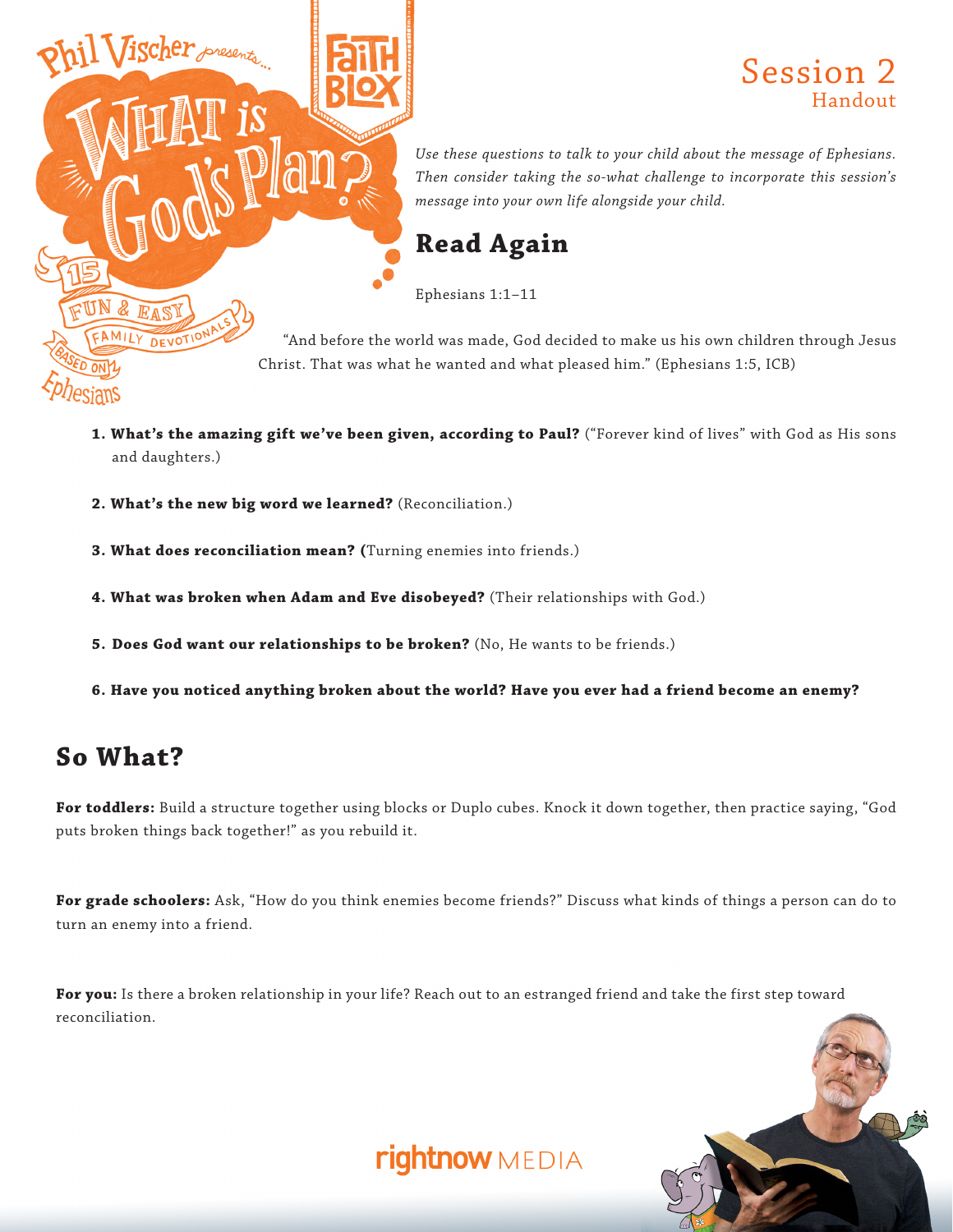

#### Session 3 Handout

*Use these questions to talk to your child about the message of Ephesians. Then consider taking the so-what challenge to incorporate this session's message into your own life alongside your child.*

## **Read Again**

Ephesians 1:12–23

"That Holy Spirit is the guarantee that we will get what God promised for his people. This will bring full freedom to the people who belong to God, to bring praise to God's glory."

**1. What were the Apostles chosen to do?** (Show God's power and plan to everyone.)

**2. If you're "marked by the Holy Spirit," does that mean you got a tattoo?** (No. It means the Spirit of God shows up in your life with power.)

**3. What is hope?** (When you are wishing for something good in the future.)

**4. What are the Ephesians supposed to be hoping for?** (God's plan to put things back together.)

**5. Have you seen God's power show up in your life or in the life of someone around you?**

# **So What?**

**For toddlers:** Practice saying the phrase "God works in power!" while flexing your muscles together.

**For grade schoolers:** Discuss hope together. Ask your child, "What is something you hope for?"

**For you:** Spend time reading Scripture and ask God for a deeper knowledge of Himself.

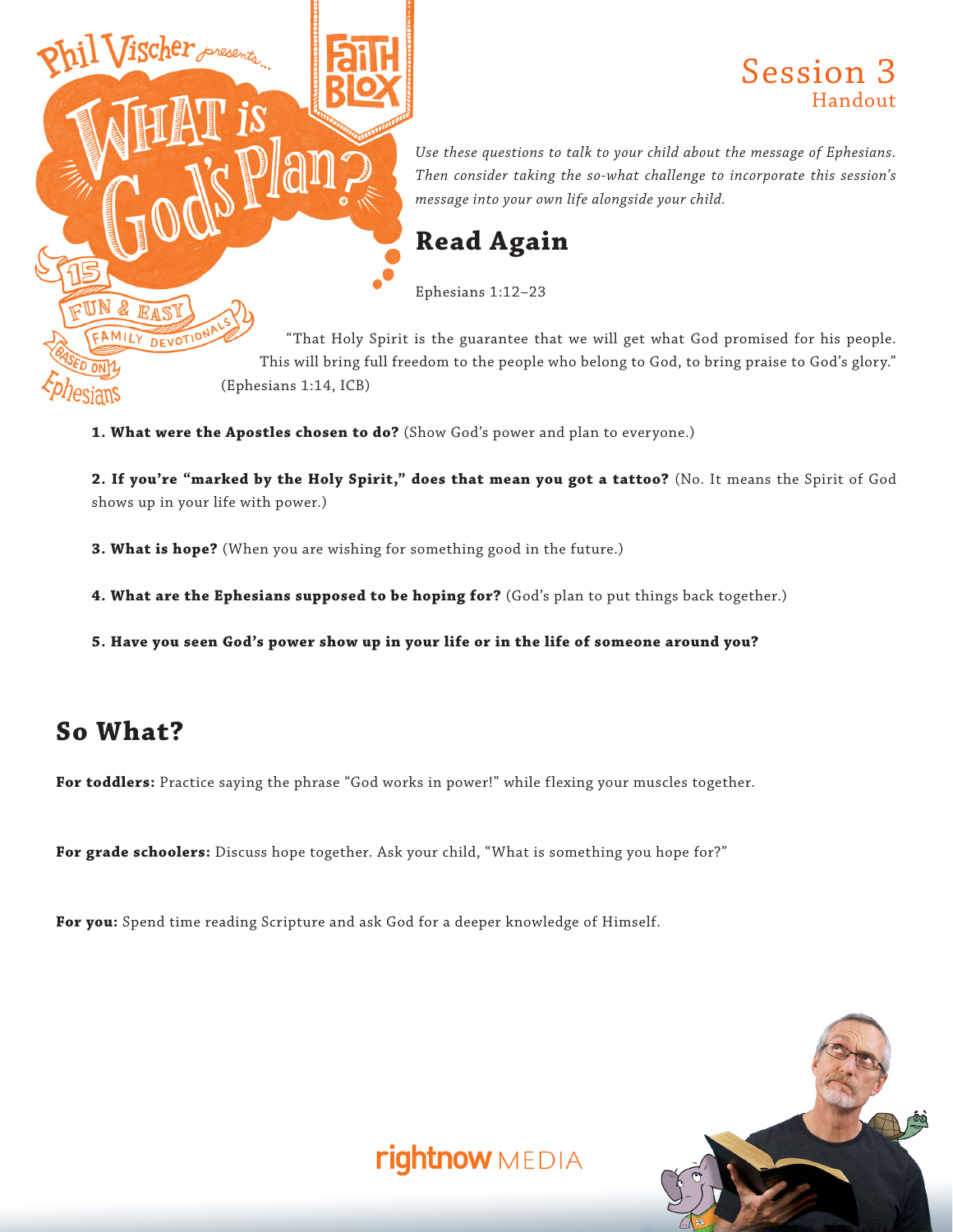

#### Session 4 Handout

*Use these questions to talk to your child about the message of Ephesians. Then consider taking the so-what challenge to incorporate this session's message into your own life alongside your child.*

### **Read Again**

Ephesians 2:1–11

"We were spiritually dead because of the things we did wrong against God. But God gave us new life with Christ. You have been saved by God's grace." (Ephesians 2:5, ICB)

- **1. How does Paul describe the Ephesians' lives before Jesus?** (Dead because of their sins, living the way the world lives.)
- **2. Who is the "Ruler of the Evil Powers?"** (God's enemy—the "Sneaky Snake" from Genesis.)

**3. We can have the "forever kind of life" with God because of…what?** (Grace.)

- **4. What is grace?** (Unmerited favor. Being given something good that you have not earned.)
- **5. What happens when we forget about God's grace?** (We can think we earned God's blessing and that we're better than other people.)
- **6. If you think you're better than someone, does that make it easier to love them? Or harder? Why?**

# **So What?**

**For toddlers:** Do something messy together—finger-paint, play in the dirt, or simply eat dinner! As you clean their hands, face, and clothes, practice saying together, "God's grace cleans us up!"

**For grade schoolers:** Discuss grace with your child, and assist them in giving someone a gift they did not earn. Maybe he or she could give their dessert to a sibling, do the dishes for mom or dad, or purchase a gift for a neighbor.

**For you:** When your child disobeys or deserves punishment, choose to show grace. Instead of punishment, take your child for ice cream and talk about grace toward each other and the grace God shows us.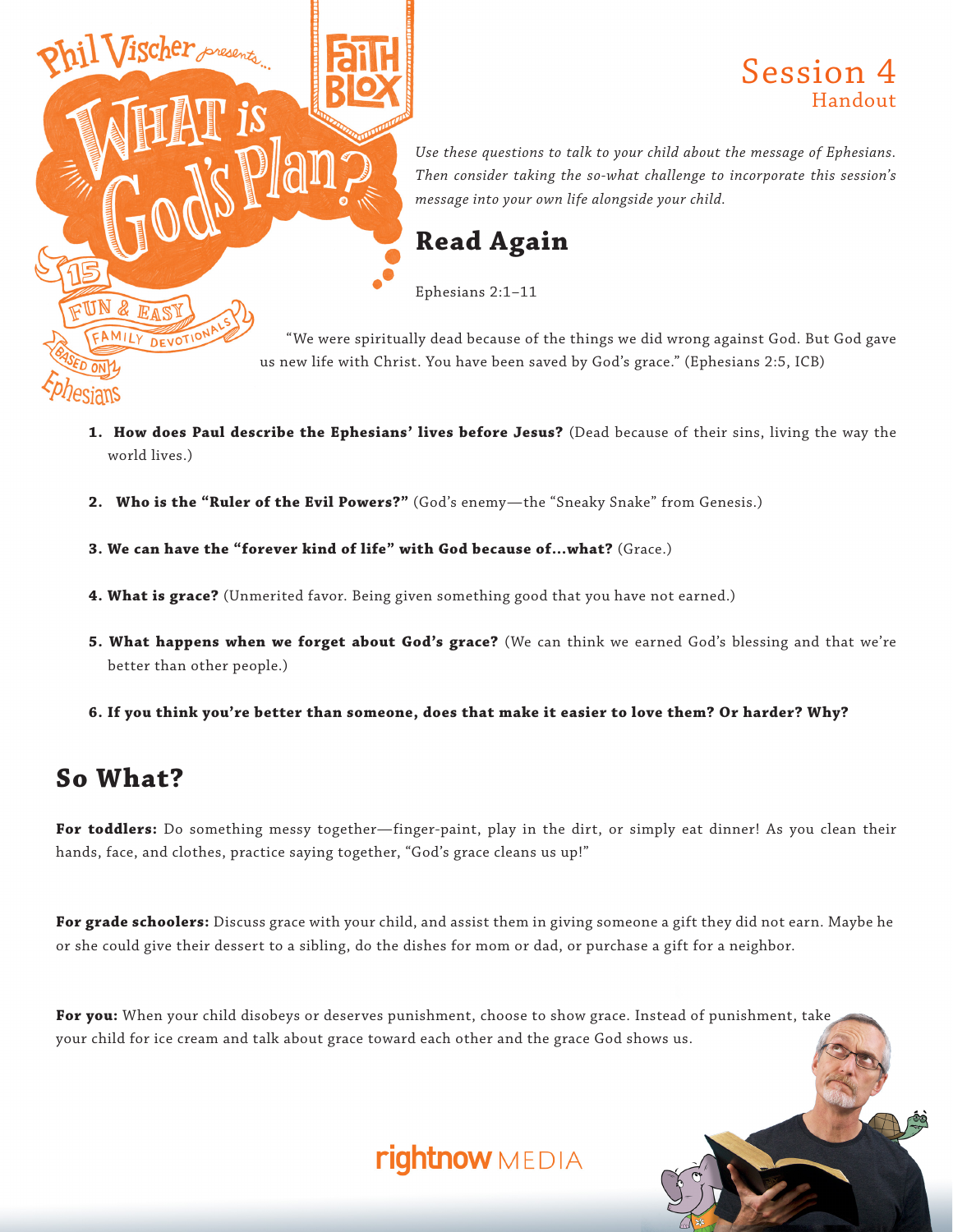

#### Session 5 Handout

*Use these questions to talk to your child about the message of Ephesians. Then consider taking the so-what challenge to incorporate this session's message into your own life alongside your child.*

## **Read Again**

Ephesians 2:12–22

"Yes, at one time you were far away from God. But now in Christ Jesus you are brought near to God through the blood of Christ's death." (Ephesians 2:13, ICB)

- **1. Paul talks about "The Jews." Who were they?** (God's chosen people—the Israelites.)
- **2. He also talks about "The Gentiles." Who were they?** (Everyone who wasn't a Jew.)
- **3. Jews and Gentiles were enemies. But in Jesus, they were becoming…what?** (Friends. They were being reconciled!)
- **4. There was a building in Jerusalem called the Temple. Who lived there?** (God.)
- **5. A new Temple is being built not out of bricks, but out of what?** (People! All of Jesus' followers are the new place God lives.)
- **6. Is there anyone you think of as an enemy? What would it take to make them a friend?**

## **So What?**

**For toddlers:** Play a game with your toddler and hold up a blanket between the two of you so he or she can't see you. When you drop the blanket and see your child's face say, "Jesus knocks down the wall between friends and enemies!" Practice saying it together.

**For grade schoolers:** Discuss the question, "Have you ever felt like you were better than another group of people? Why? How did you treat that other group?" Talk about how God has made enemies friends and how that affects our attitudes and actions toward others.

For you: Have you ever felt superior to another group of people? Spend time in prayer, asking God to remove pride and self-righteousness and remind you that He has torn down the dividing wall.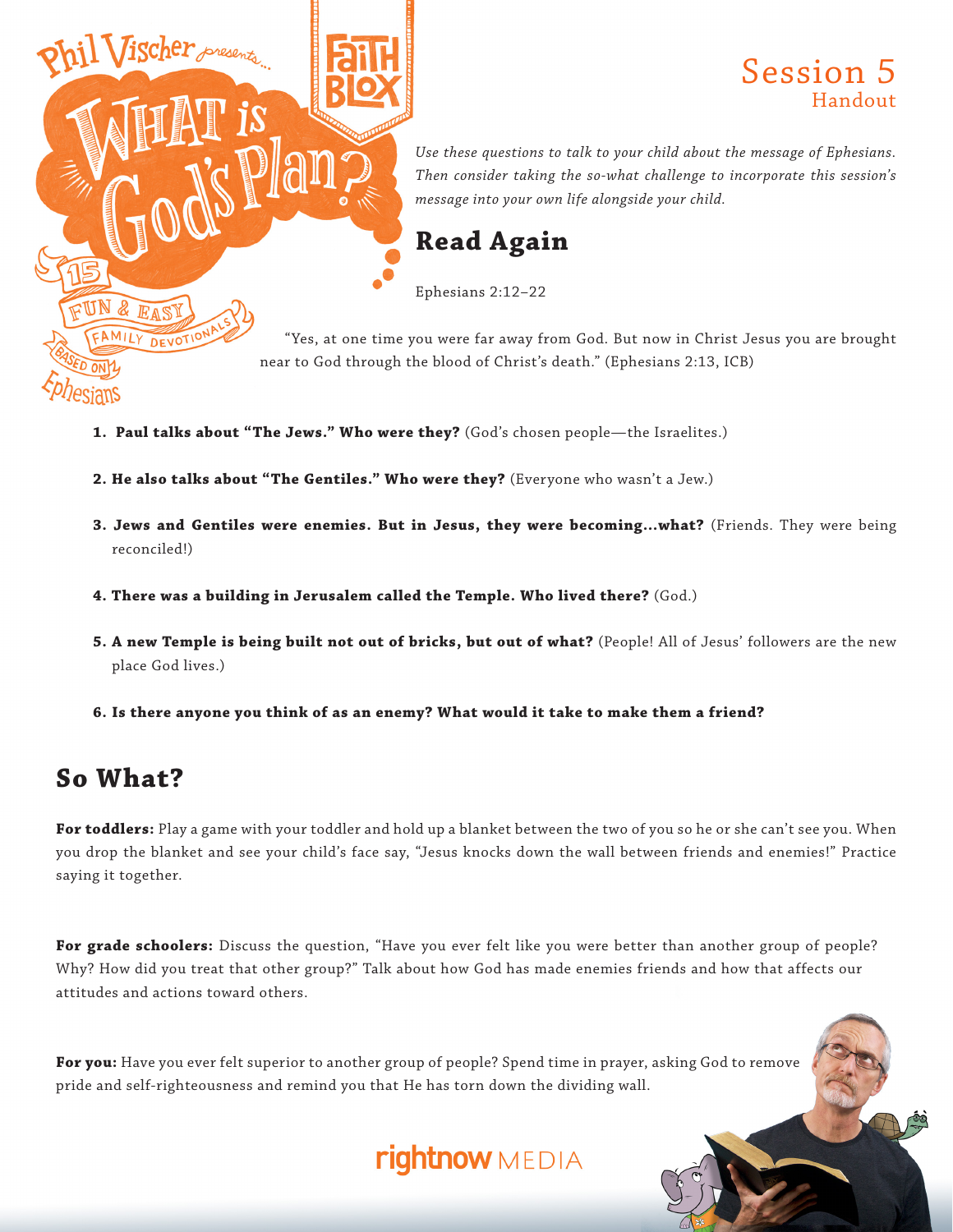

#### Session 6 Handout

*Use these questions to talk to your child about the message of Ephesians. Then consider taking the so-what challenge to incorporate this session's message into your own life alongside your child.*

### **Read Again**

Ephesians 3:1–13

"By God's special gift of grace, I became a servant to tell that Good News. God gave me that grace through his power." (Ephesians 3:7, ICB)

- **1. What is Paul's special job?** (Telling non-Jews the good news about Jesus.)
- **2. What is the "Good News" Paul is telling everyone?** (That through Jesus, anyone can become a child of God.)
- **3. When Paul mentions the "Church," is he talking about a building?** (No, he's talking about all the people who follow Jesus.)
- **4. And what special job does the Church get to do now?** (We get to tell the whole world about God's big plan!)
- **5. We don't just tell people about God's love, we also show them. Can you think of ways to show the world what God's love looks like?**

### **So What?**

**For toddlers:** Hug your toddler and tell them, "You are my child!" Then practice saying together, "We are God's children!"

**For grade schoolers:** Do an art project together. Create a newspaper with the "Good News" as the front-page headline. Discuss how God means for the gospel to spread to the whole world.

**For you:** Who in your life needs to hear the Good News about Jesus? Pray for an opportunity, then share the gospel.

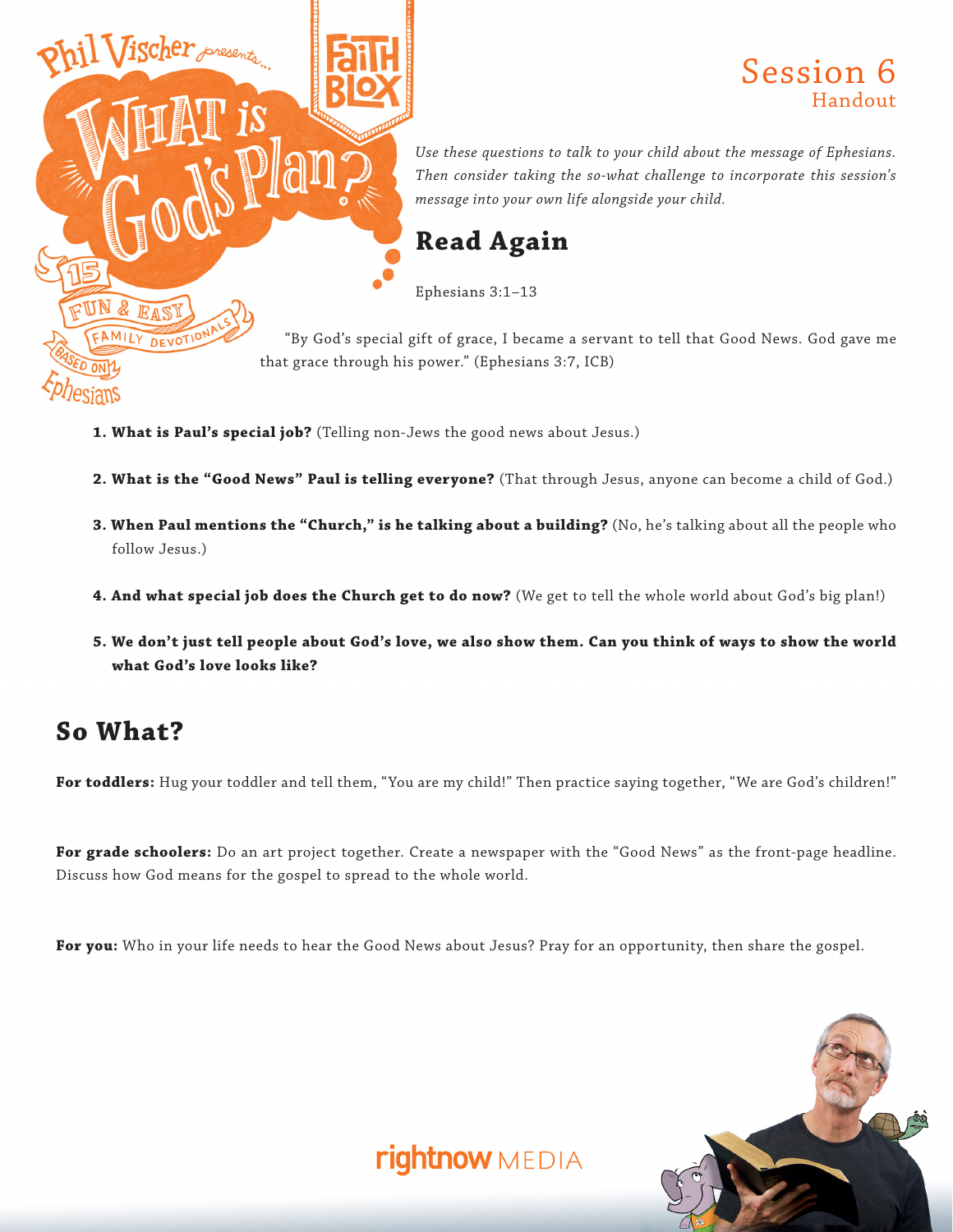

#### Session 7 Handout

*Use these questions to talk to your child about the message of Ephesians. Then consider taking the so-what challenge to incorporate this session's message into your own life alongside your child.*

## **Read Again**

Ephesians 3:14–21

"Christ's love is greater than any person can ever know. But I pray that you will be able to know that love. Then you can be filled with the fullness of God." (Ephesians 3:19, ICB)

- **1. Paul is praying for something. What is it?** (That we would all know Christ's love.)
- **2. How do we turn enemies back into friends?** (By showing God's supernatural love.)
- **3. What kind of love? The mushy gushy kind?** (No—the kind that puts others first. That makes other people more important.)
- **4. Who is the ultimate example of this kind of love?** (Jesus.)
- **5. Do we have enough love in us to love the whole world?** (Nope. But God does. He can help us love more and more.)
- **6. Is there anyone in your life you could show this kind of love this week?**

## **So What?**

For toddlers: Hug each other and say, "God's love is the greatest love," several times.

**For grade schoolers:** Brainstorm ways to show God's supernatural love to others this week. That could mean your child forgives someone who has wronged him or her, does something kind, or tells someone about the gospel.

**For you:** How can you love someone in a sacrificial way this week? Reach out to someone in love, even when it is costly.

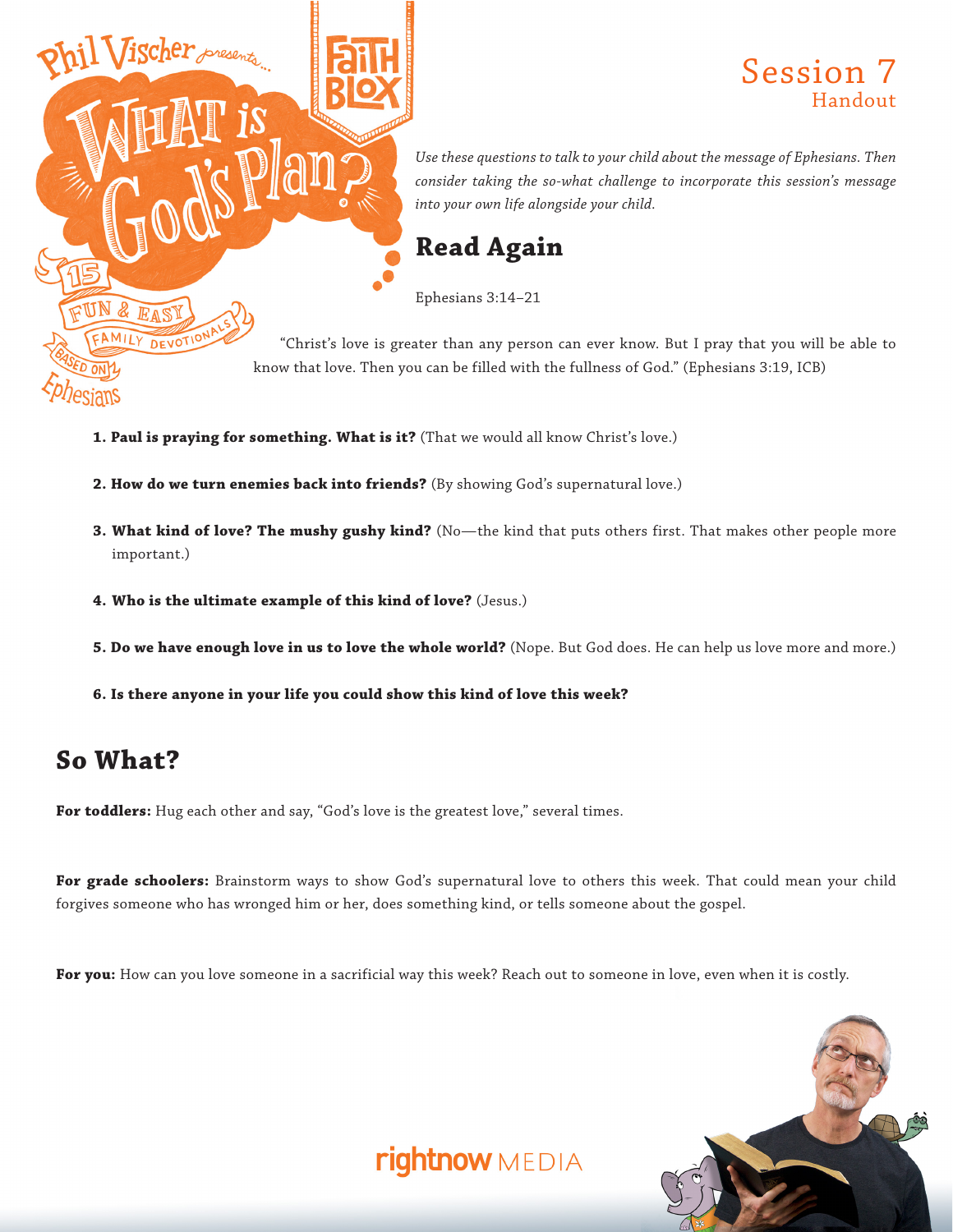

#### Session 8 Handout

*Use these questions to talk to your child about the message of Ephesians. Then consider taking the so-what challenge to incorporate this session's message into your own life alongside your child.*

## **Read Again**

Ephesians 4:1–3

"You are joined together with peace through the Spirit. Do all you can to continue together in this way. Let peace hold you together." (Ephesians 4:3, ICB)

- **1. What is orthodoxy?** (Correct belief.)
- **2. What is orthopraxy?** (Correct living.)
- **3. How are God's people supposed to live?** (By loving each other.)
- **4. What is unity?** (Being joined together as one.)
- **5. What do friends need in order to stay friends?** (Peace.)
- **6. How does the Holy Spirit give us peace?** (By changing our hearts and teaching us to love like God loves.)
- **7. Have you ever lost a friend because of a fight? Because there wasn't any peace?**

### **So What?**

**For toddlers:** Give your toddler a chance to gently stroke a baby or a pet. Practice saying, "Be gentle. Don't hurt the baby/ pet!" Help them learn what gentleness looks and feels like.

**For grade schoolers:** This week, practice patience together. When there are opportunities to wait, take them. Sit in traffic together without complaining, serve others first, or choose to love when it's easier to be irritable.

**For you:** Give preference to someone else and exercise humility. Allow someone to go before you in line, or make dinner for your family even when they forget to thank you.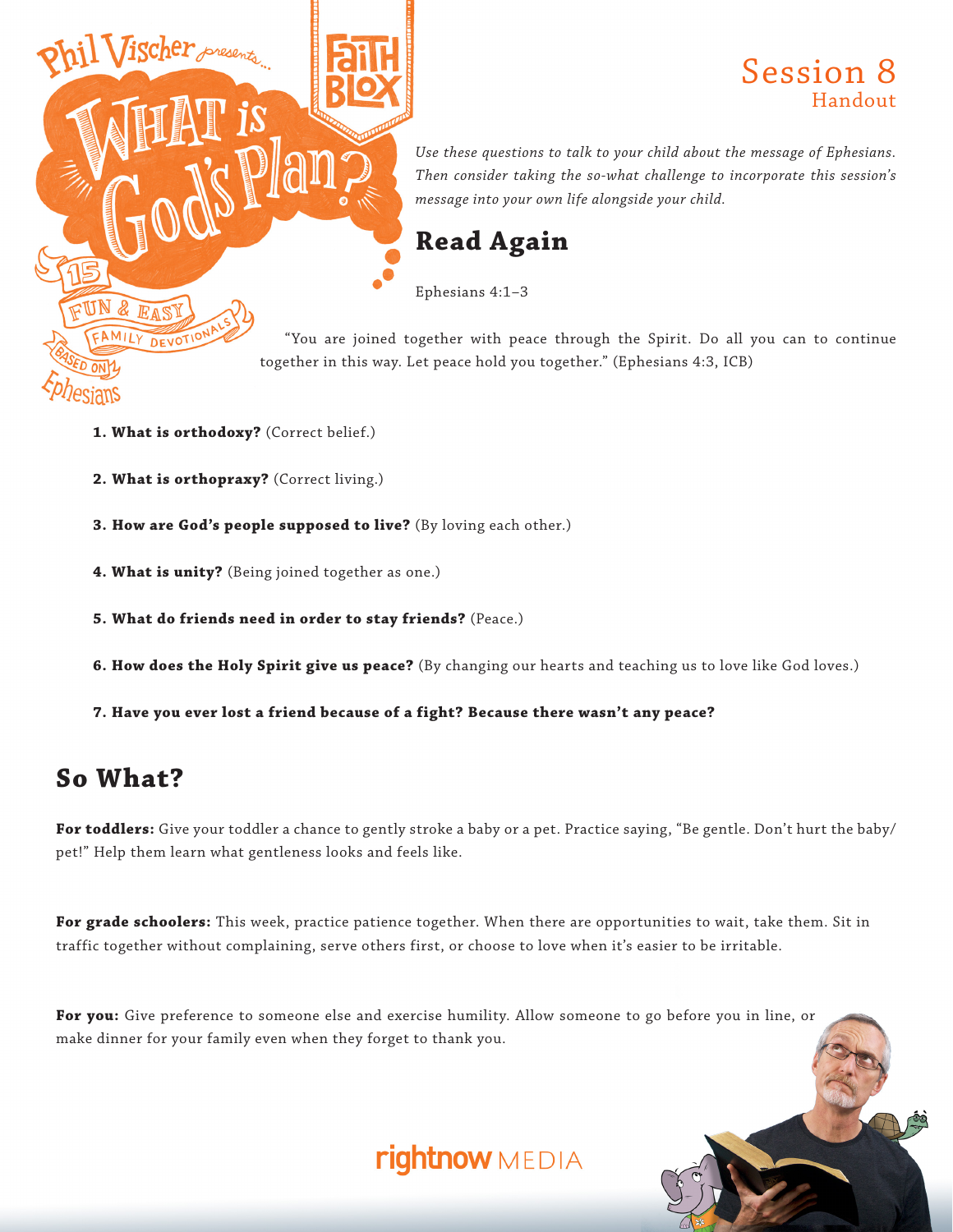

#### Session 9 Handout

*Use these questions to talk to your child about the message of Ephesians. Then consider taking the so-what challenge to incorporate this session's message into your own life alongside your child.*

"There is one body and one Spirit. And God called you to have one hope."

- **1. What is unity?** (Different things coming together as one thing.)
- **2. What is the "one body" Paul mentions?** (The body of Christ—the Church!)
- **3. What do we get to do as the Body of Christ?** (Show God's love to the whole world. We're Jesus' hands and feet!)
- **4. Why does Paul talk so much about unity—about being "one?"** (People usually just look out for themselves. Our mission in Jesus is better than any of us! We come together to show God's love!)
- **5. What do you think of the idea of being part of a "Giant Robot" on a mission from God? Does that sound exciting? Scary?**

### **So What?**

**For toddlers:** Practice helping around the house using the phrase "helping hands!" as you work together with your hands.

**For grade schoolers:** Together, brainstorm ways your child can be the "hands and feet" of Christ at school this week.

**For you:** Look for ways to encourage unity in your family this week. Lead the way by working together on a project or initiate a family effort to rally behind one of the children who have a school report or a big game this week.

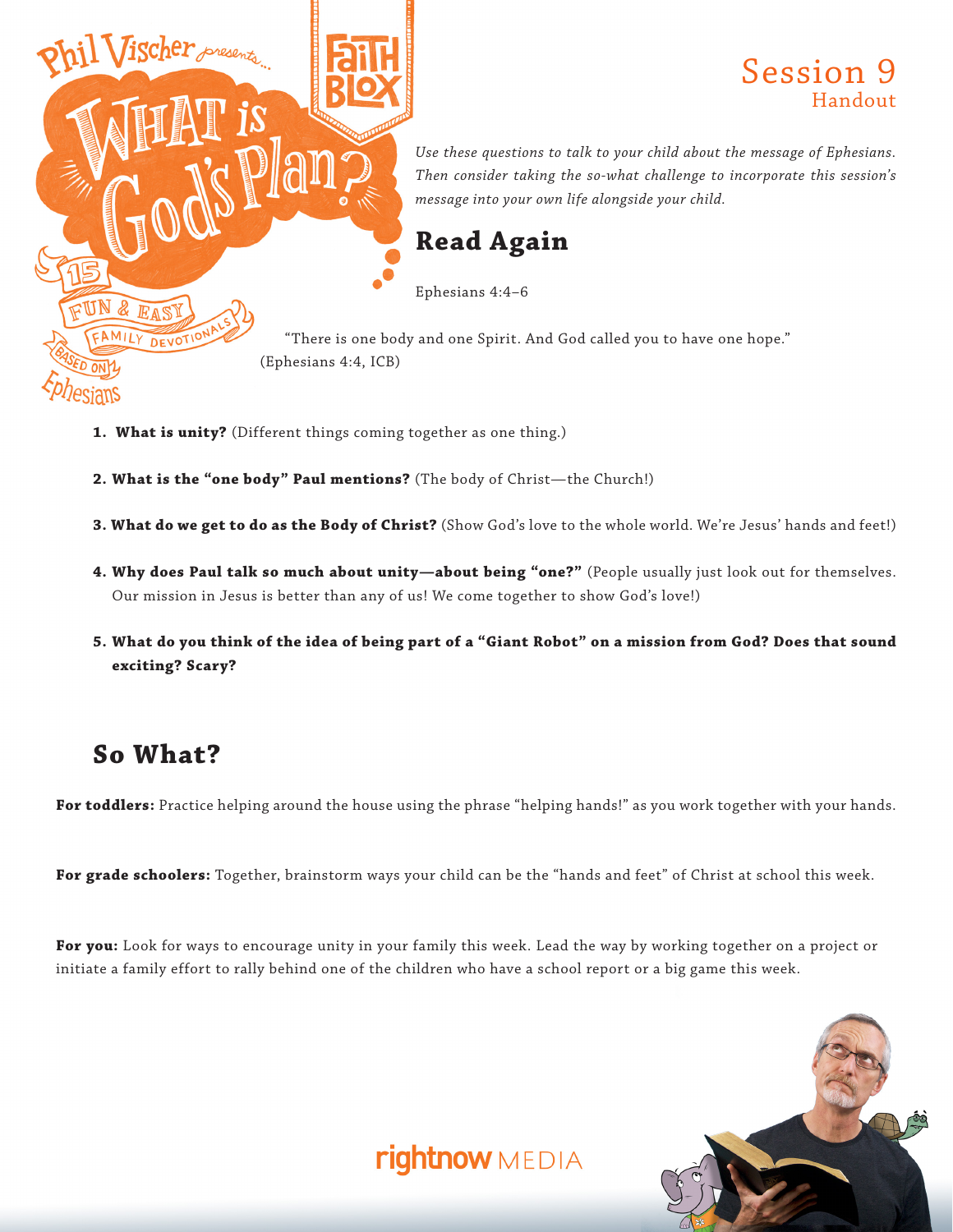### Session 10 Handout

*Use these questions to talk to your child about the message of Ephesians. Then consider taking the so-what challenge to incorporate this session's message into your own life alongside your child.*

#### **Read Again**

Ephesians 4:7–16

"The whole body depends on Christ. And all the parts of the body are joined and held together. Each part of the body does its own work. And this makes the whole body grow and be strong with love." (Ephesians 4:16, ICB)

- **1. Why does Jesus give His followers gifts?** (To make the Body of Christ stronger.)
- **2. What are the gifts that God gives to His people?** (Talents and abilities.)
- **3. What is the work the Body of Christ is doing together?** (Serving Jesus.)
- **4. Not all evil looks like monsters…what are some evils in the world today?** (Selfishness, pride, greed.)
- **5. How do we get these spiritual gifts?** (We grow them by using them.)
- **6. How is walking with Jesus like becoming a Jedi?** (You start as a student and gradually become stronger and stronger.)
- **7. What special gifts could you share with the Body of Christ?**

### **So What?**

**For toddlers:** Wrap or unwrap a present together and talk about the way God gives His children special gifts.

**For grade schoolers:** Talk together about the gifts, talents, and abilities God has given your child. Then discuss a way he or she can share God's love this week through that gift. Maybe your child can write an encouraging card to a friend, bake cookies for a neighbor, or play the piano at a nursing home.

**For you:** Take a moment to reflect on where you fit in the Body of Christ. In what ways are you serving to make the Body stronger? Where could you begin to use your gifts and abilities to further God's Kingdom?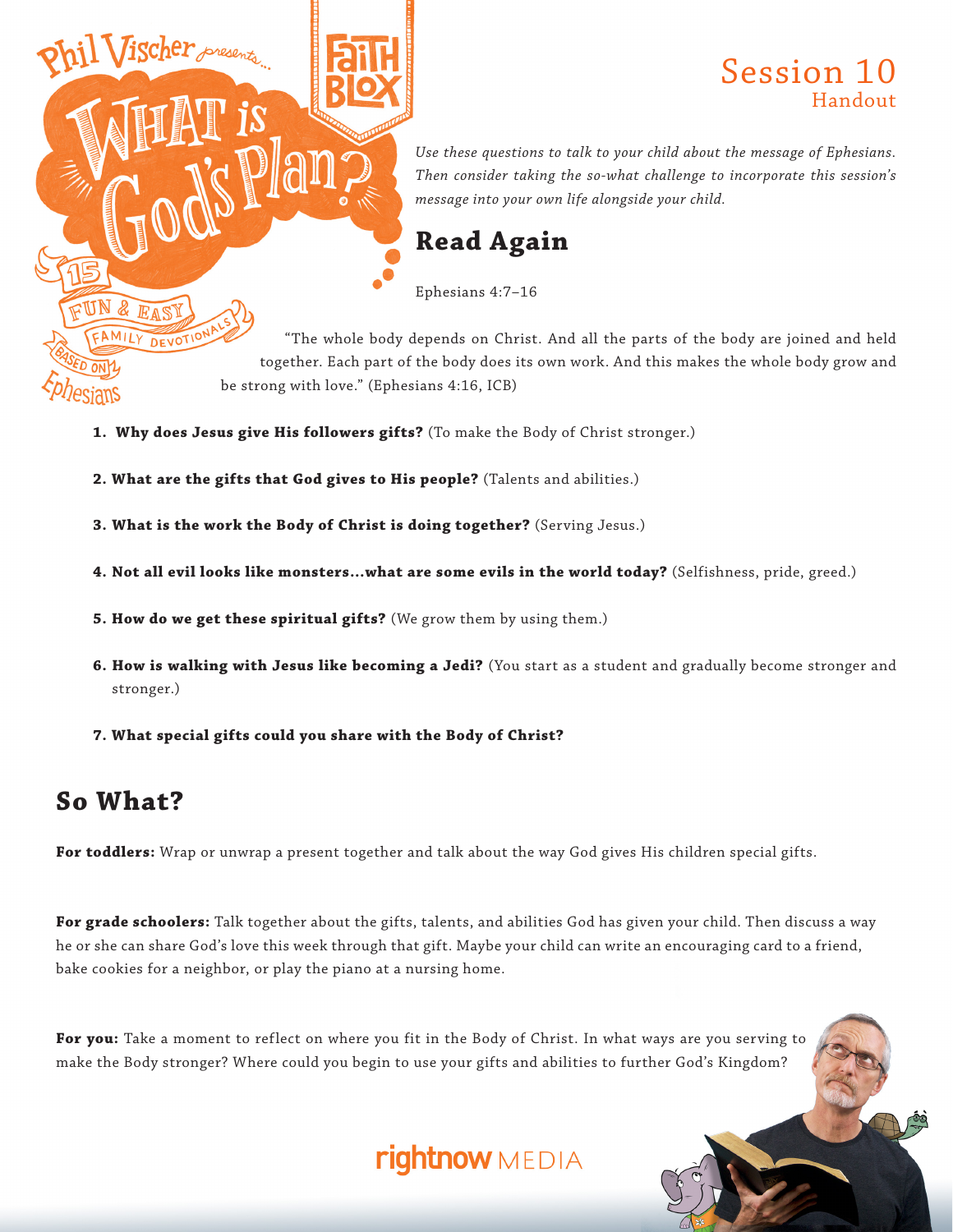

- 1. How do we go from "baby" Christians to "Jedi Master" Christians? ("Taking off" our old self and "putting on" our new self.)
- **2. What does it mean to take off the old self and put on the new?** (Walk away from old habits and build new ones.)
- **3. Paul calls us to be holy. What does he mean?** (Set apart for a different kind of life.)
- 4. What are some of the "new habits" we should put on? (Prayer, reading the Bible, using our gifts.)
- **5. What could you do to start making some new habits?**

#### **So What?**

**For toddlers:** As you help your child get dressed in the morning, practice saying together, "Take off self, put on Christ."

**For grade schoolers:** Talk about habits together. Help them make a plan to start the habit of reading the Bible each day. When, where, and what will your child read? Keep track of the number of days they stick with this habit on a special chart.

**For you:** Use an external cue to develop the habit of prayer. Choose something that you do daily to remind you to pray—maybe while you wash dishes, brush your teeth, or drive to work. Each time you do that activity, pray. Begin to reframe this time as an opportunity to commune with God.

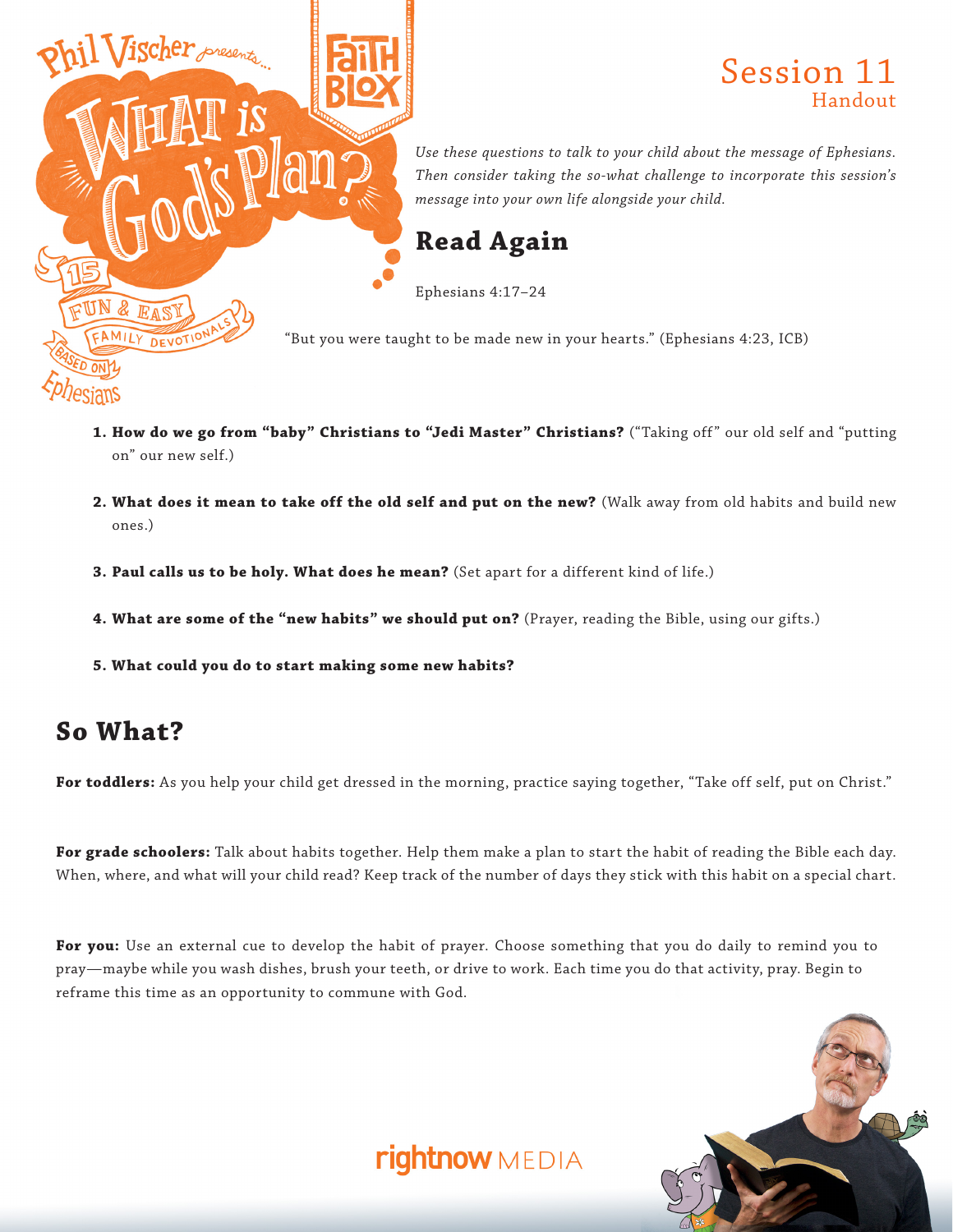

#### Session 12 Handout

*Use these questions to talk to your child about the message of Ephesians. Then consider taking the so-what challenge to incorporate this session's message into your own life alongside your child.*

#### **Read Again**

Ephesians 4:25–32

" Be kind and loving to each other. Forgive each other just as God forgave you in Christ."

- **1. What does Paul tell us we need to do to have unity?** (We need to be honest with each other.)
- **2. Paul says when you're angry, don't…what?** (Sin.)
- **3. Is it wrong to feel angry?** (No. Anger is a feeling we all feel sometimes. What we do next can be the problem.)
- **4. What kind of words does God want us to use?** (Words that help and don't hurt.)
- **5. Why doesn't God's enemy want us to forgive each other?** (He doesn't want God's plan of reconciliation to work.)
- **6. Have you seen how words can hurt people? Can you think of ways you can use words to help?**

## **So What?**

**For toddlers:** Practice saying kind words. Encourage your child when he or she says kind things to others. Remind your toddler, "God wants us to use helping words!"

**For grade schoolers:** Brainstorm what helpful words sound like. Challenge your child to speak helpful words to five people this week. This may look like encouragement, blessing, forgiveness, or praise to God.

**For you:** Watch your words this week and choose to speak words of life, rather than words that tear down. This may mean a challenge to not complain, gossip, or use your words to hurt. Remind yourself of the Holy Spirit, who helps and enables you to speak words of life.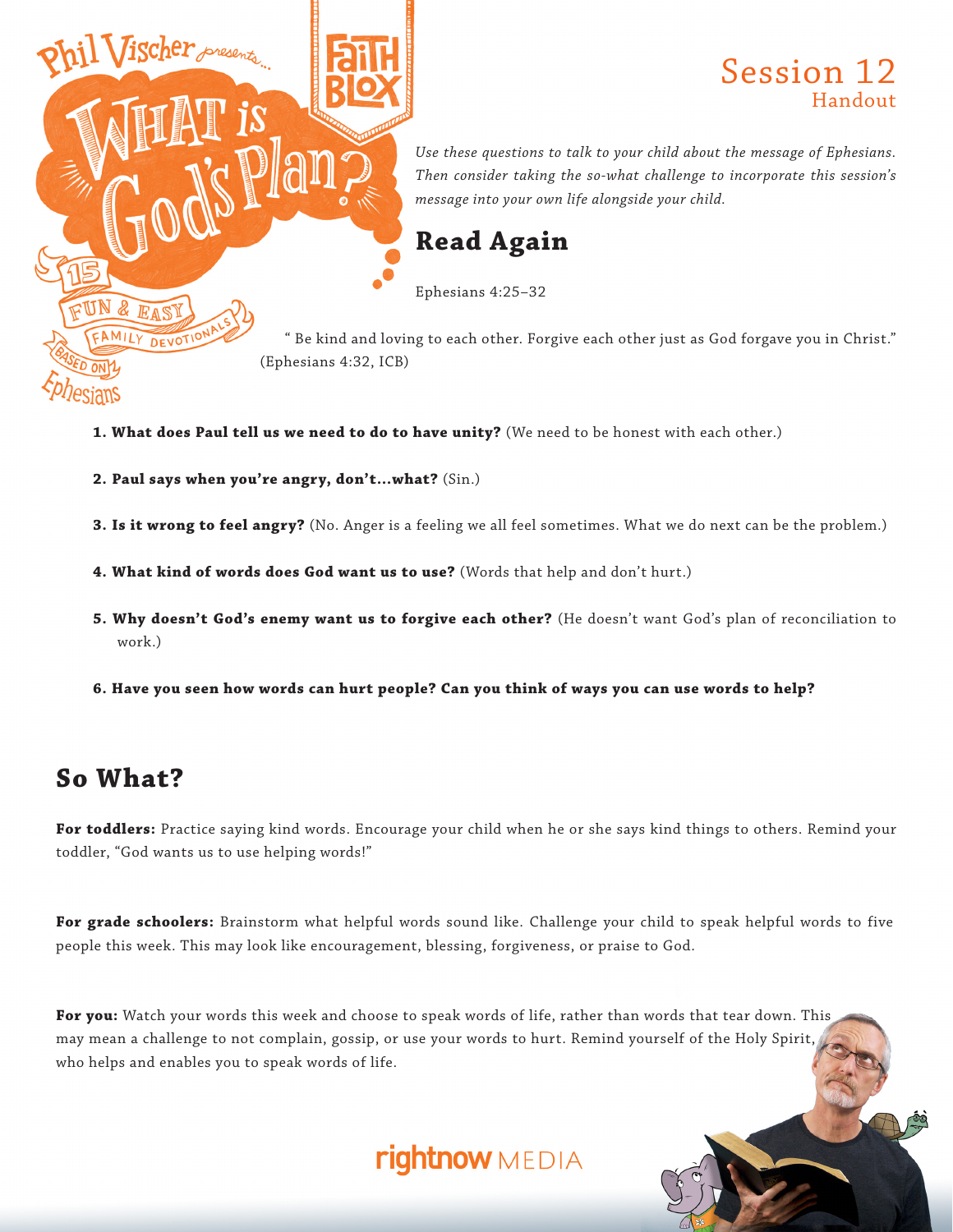

### Session 13 Handout

*Use these questions to talk to your child about the message of Ephesians. Then consider taking the so-what challenge to incorporate this session's message into your own life alongside your child.*

## **Read Again**

Ephesians 5:1–21

"In the past you were full of darkness, but now you are full of light in the Lord. So live like children who belong to the light." (Ephesians 5:8, ICB)

- **1. What is the ultimate example of a "sweet smelling" sacrifice?** (Jesus dying on the cross for us.)
- **2. How does Paul ask us to live because of Jesus' sacrifice?** (We should live a life of love, loving others like Jesus loved us.)
- **3. What kind of love are we talking about? The mushy gushy kind?** (Nope. The kind of love that sacrifices for others.)
- **4. When Paul talks about "darkness" and "light," what does he mean?** (Darkness is our old way of living, light is our new way of living.)
- **5. How do we show the world what is true?** (By doing what is true, not just saying what is true.)
- **6. What's easier…saying what is true, or doing what is true? Why?**

## **So What?**

For toddlers: Play a game together by turning a light on and off. In the dark say, "The world is dark," but when you flip the light on say, "But Jesus gives us light!"

**For grade schoolers:** Take time to sing together! Play hymns around a piano, turn on a playlist of your favorite worship songs in the car, or sing and dance in the living room to worship the Lord. Allow this time to encourage both of your hearts.

**For you:** How is your life a sweet-smelling sacrifice to the Lord? What is a way you could sacrifice for someone else and display the same kind of love Jesus displayed for us? Seek out an opportunity this week.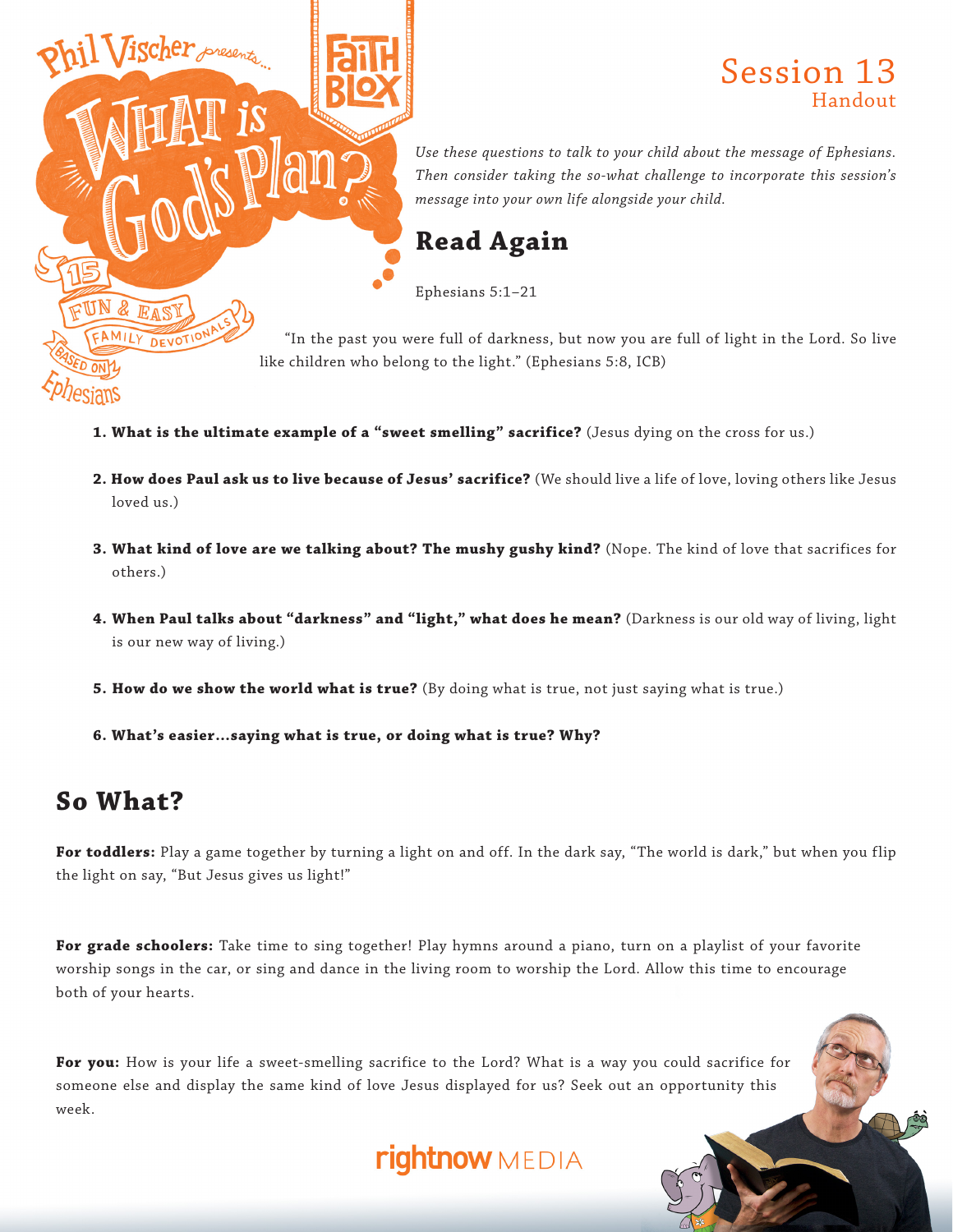

#### Session 14 Handout

*Use these questions to talk to your child about the message of Ephesians. Then consider taking the so-what challenge to incorporate this session's message into your own life alongside your child.*

### **Read Again**

Ephesians 5:22–33, 6:1

"Children, obey your parents the way the Lord wants. This is the right thing to do."

- **1. What is a household?** (More than just a family—it also included servants and workers.)
- **2. Who had the most power in an ancient household?** (The father.)

**3. How are men to love their wives?** (Like Jesus loves us—willing to sacrifice for them.)

- **4. What does Paul tell kids they need to do?** (Obey their parents.)
- **5. In a Christian family, why is it extra good to obey your parents?** (Your mom and dad are the #1 way you will learn about Jesus.)
- **6. Would the Bible kind of love—sacrificial love—make a family get along better or worse? Why?**

### **So What?**

**For toddlers:** When your toddler obeys you, encourage them by saying, "We love God when we obey!" Reinforce their obedience with encouragement.

**For grade schoolers:** Talk with your child about what it looks like to honor and obey their parents. Make a goal together for how they are to obey: immediately, completely, and with a cheerful heart. Encourage them when you notice them doing this.

For you: Reflect on your relationship with your spouse or employer. If you're a husband, are you showing sacrificial love for your wife? If you are a wife, are you showing respect for your husband? If you are a worker, are you working with excellence, as toward the Lord? Set a goal this week on how you might do this with greater joy.